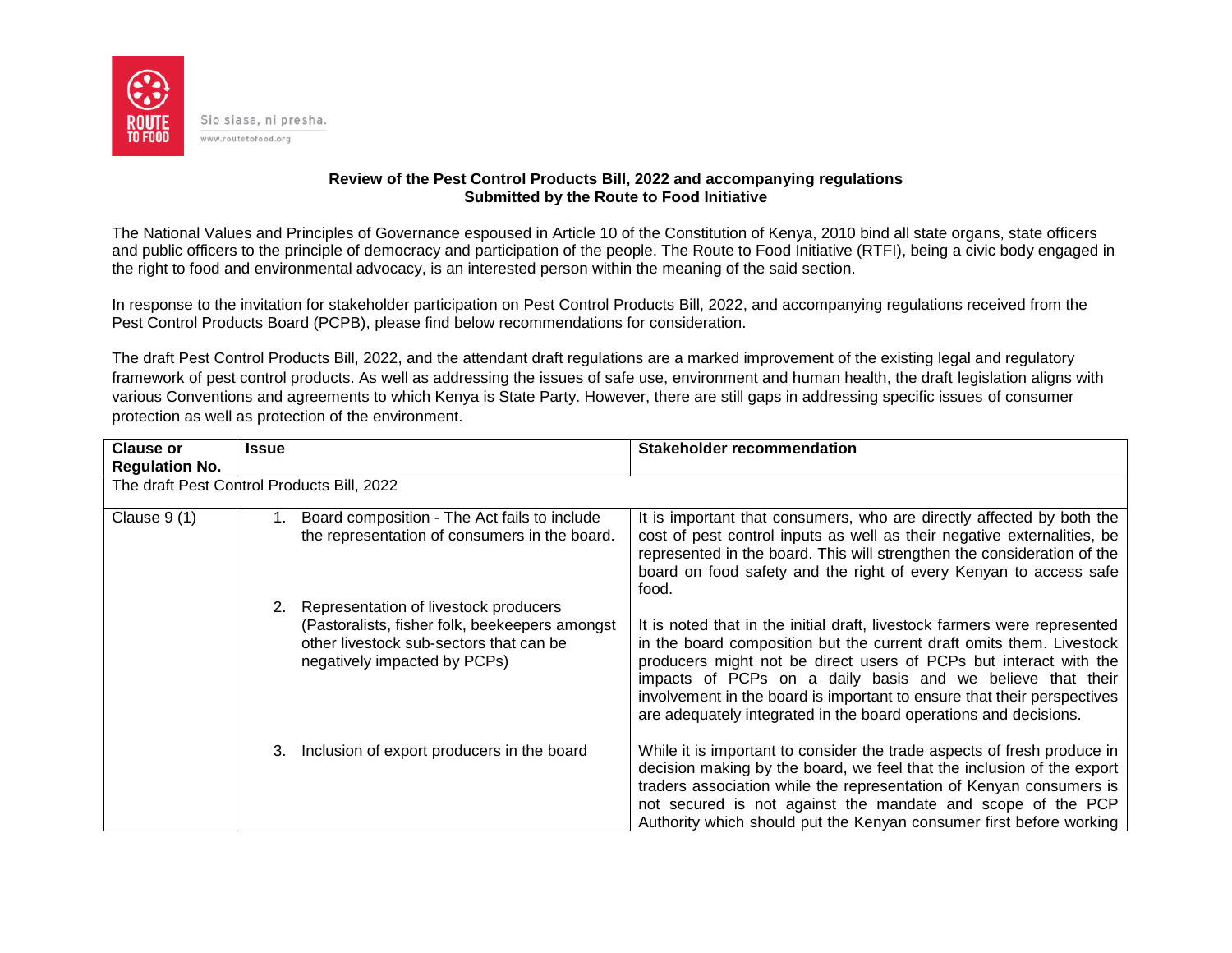

Sio siasa, ni presha.

www.routetofood.org

|                                     |                                                                                                                                                                                                                                                   | for other consumers. This has been one of the biggest issues with our<br>food residue testing and analysis only focusing on export market with<br>no one looking at what is consumed locally. We recommend that<br>before exporters are included in the board, the Kenyan consumer<br>must have their representation secured.                                                                                                                                                                                                                                                                                                                                                                        |
|-------------------------------------|---------------------------------------------------------------------------------------------------------------------------------------------------------------------------------------------------------------------------------------------------|------------------------------------------------------------------------------------------------------------------------------------------------------------------------------------------------------------------------------------------------------------------------------------------------------------------------------------------------------------------------------------------------------------------------------------------------------------------------------------------------------------------------------------------------------------------------------------------------------------------------------------------------------------------------------------------------------|
| Clause 9 (2)                        | The Board may co-opt one person in charge of<br>agriculture for the Council of Governors<br>Not very clear/strong for coordination.                                                                                                               | This should be reconsidered as it's not a firm provision. Considering<br>the important role of county governments, it is important to strengthen<br>their involvement and position in the                                                                                                                                                                                                                                                                                                                                                                                                                                                                                                            |
| Guiding<br>principles (5)           | The principles of transparency, access to information,<br>inclusivity and objectivity should be included, setting<br>out specific requirements demonstrative of<br>transparency and objectivity are missing in the list of<br>guiding principles. | Include the principles of transparency, access to information,<br>inclusivity and objectivity should be included, setting out specific<br>requirements demonstrative of transparency and objectivity. For<br>example<br>Formulate and include the following additional principles:<br>Transparency<br>Access to information<br>Inclusivity<br>Objectivity<br>The varying competing interests surrounding pest control products,<br>requires data collection and review processes, that are transparent,<br>and include varying scientific perspectives for objective decisions to<br>be made, where those decisions and the information informing the<br>outcome should be accessible to the public. |
| Clause 5<br>(guiding<br>principles) | Ratified international conventions not included                                                                                                                                                                                                   | Include ratified international conventions on PCPs, Human Right to<br>Adequate Food, environmental and biodiversity conservation.                                                                                                                                                                                                                                                                                                                                                                                                                                                                                                                                                                    |
| Interpretation (2)                  | The concept of Good Agricultural Practices (GAP) is<br>not defined                                                                                                                                                                                | "practices aimed at improving the quality, safety, and sustainability of<br>food and agricultural products while maintaining environmental,<br>economic, and social sustainability."<br>See: FAO - COMMITTEE ON AGRICULTURE (17th Session)                                                                                                                                                                                                                                                                                                                                                                                                                                                           |
| Clause 3<br>(Scope)                 | Advertisement is not listed as part of the<br>1.<br>scope of the Authorities work                                                                                                                                                                 | Add regulation of advertisement of PCP products to the scope of the<br>PCP Authority.                                                                                                                                                                                                                                                                                                                                                                                                                                                                                                                                                                                                                |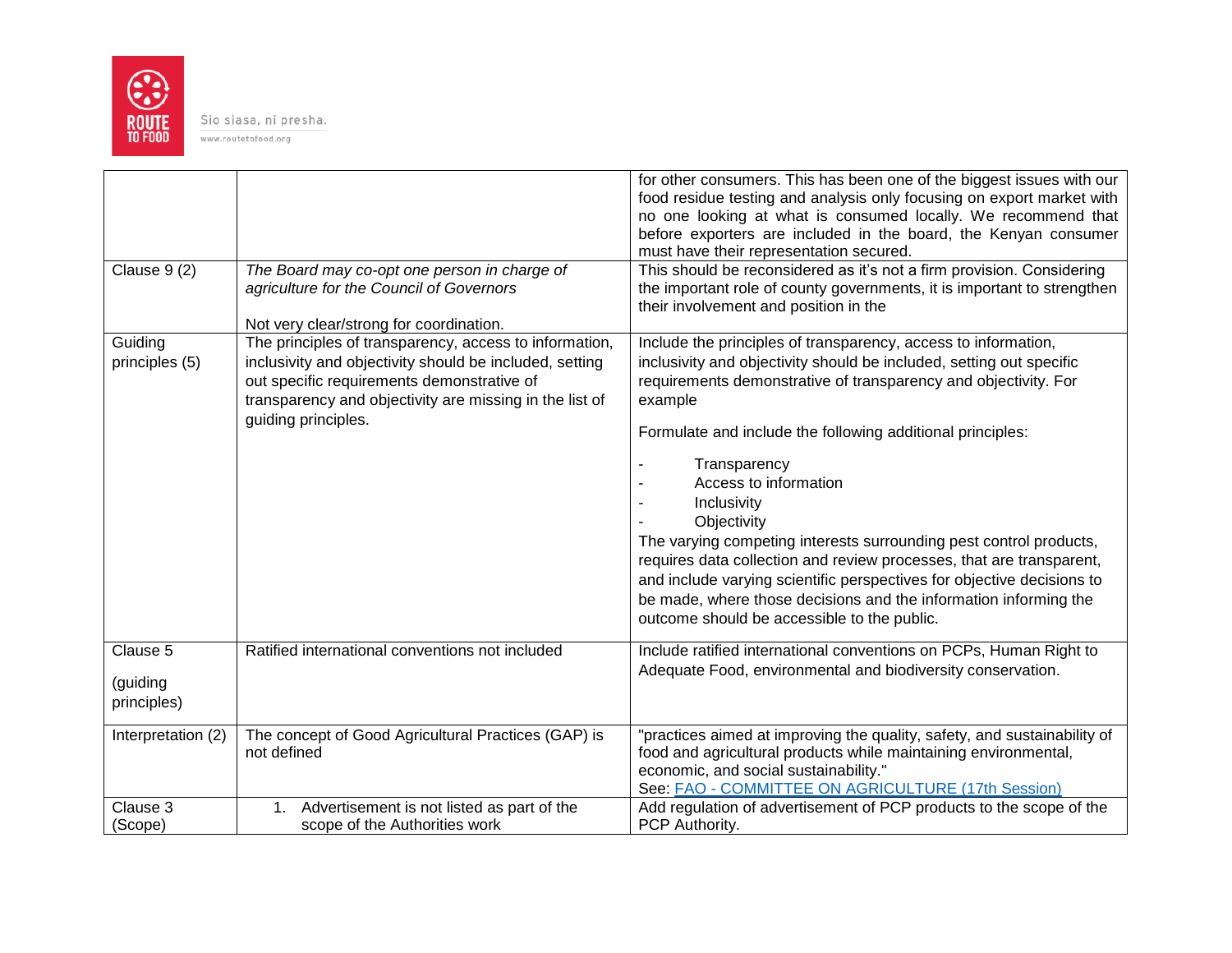

Sio siasa, ni presha. www.routetofood.org

| Clause 8<br>(Functions of the<br>Authority)        | The role of domestication of international treaties is<br>unclear<br>(also duplicated in 8 (i) and 8(m) -                      | Be specific on:<br>1) The International Treaties/Conventions that are domesticated<br>What the role of PCP Authority shall be: Is it advising or<br>(2)<br>implementing. See 8 (i) and 8(m) for example<br>3) Clause 8 (d): which standards (are there any specific<br>standards that will guide the authority?                           |
|----------------------------------------------------|--------------------------------------------------------------------------------------------------------------------------------|-------------------------------------------------------------------------------------------------------------------------------------------------------------------------------------------------------------------------------------------------------------------------------------------------------------------------------------------|
|                                                    | 8 (e) Unclear reference to "commodities"                                                                                       | (should be crops and crop use) - Was in the previous draft (eg-<br>difference between animal feeds and human feeds -                                                                                                                                                                                                                      |
|                                                    | 8(g) IPM is part of an overall approach to GAP and the<br>phrasing "and other" is vague                                        | Reword to:<br>"Promote Good Agricultural Practices (GAP) for the judicious use of<br>pesticides" OR                                                                                                                                                                                                                                       |
|                                                    |                                                                                                                                | "Promote Good Agricultural Practices (GAP) in the use of pesticides,<br>which includes practices such as Integrated Pest Management (IPM)"                                                                                                                                                                                                |
|                                                    | 8 (h) Not clear i.e. who is targeted - we had proposed                                                                         | If IPM is included, it needs to be defined in Section 2<br>It should be clear what the mandate of PCP Authority is in awareness                                                                                                                                                                                                           |
|                                                    | that PCPB or the Authority established as per the act<br>is involved in creating awareness also to the general<br>public.      | creation on potential negative impacts of PCPs. In addition, the<br>authority cannot just target producers considering that there is<br>potential for access to PCPs to virtually everyone. This should be<br>clear- what mechanisms will be used, what are the metrics used to<br>monitor and assess the level of awareness created etc. |
|                                                    | Insert an additional function to legislate the function of<br>the Authority to maintain a database of registered<br>products   | 8() maintain a database of pest control products registered for use<br>by the Authority. The database will include the product name<br>registration no., active ingredient, manufacturer, local agent, and<br>label and be publicly available on the Authority's website.                                                                 |
|                                                    | PCP function on advertising of PCPs is missing                                                                                 | Insert an additional function to legislate the function of the Authority to<br>review and approve advertisements in accordance with the Act and<br><b>Labelling Regulations</b>                                                                                                                                                           |
| Clause 20<br>(Role of the<br>County<br>Government) | (b) Training and awareness creation of agro-dealers,<br>farmers and the public on responsible use of pest<br>control products; | There seems to be duplicity of roles between the County government<br>and the Authority                                                                                                                                                                                                                                                   |
| Appointment<br>and designation                     | 18(1) The Authority may appoint inspectors and<br>analysts, as may be necessary for the performance of                         | 18(1)(i) external analysts that would not materially benefit from the<br>outcomes of a decision should be appointed to uphold the principles                                                                                                                                                                                              |